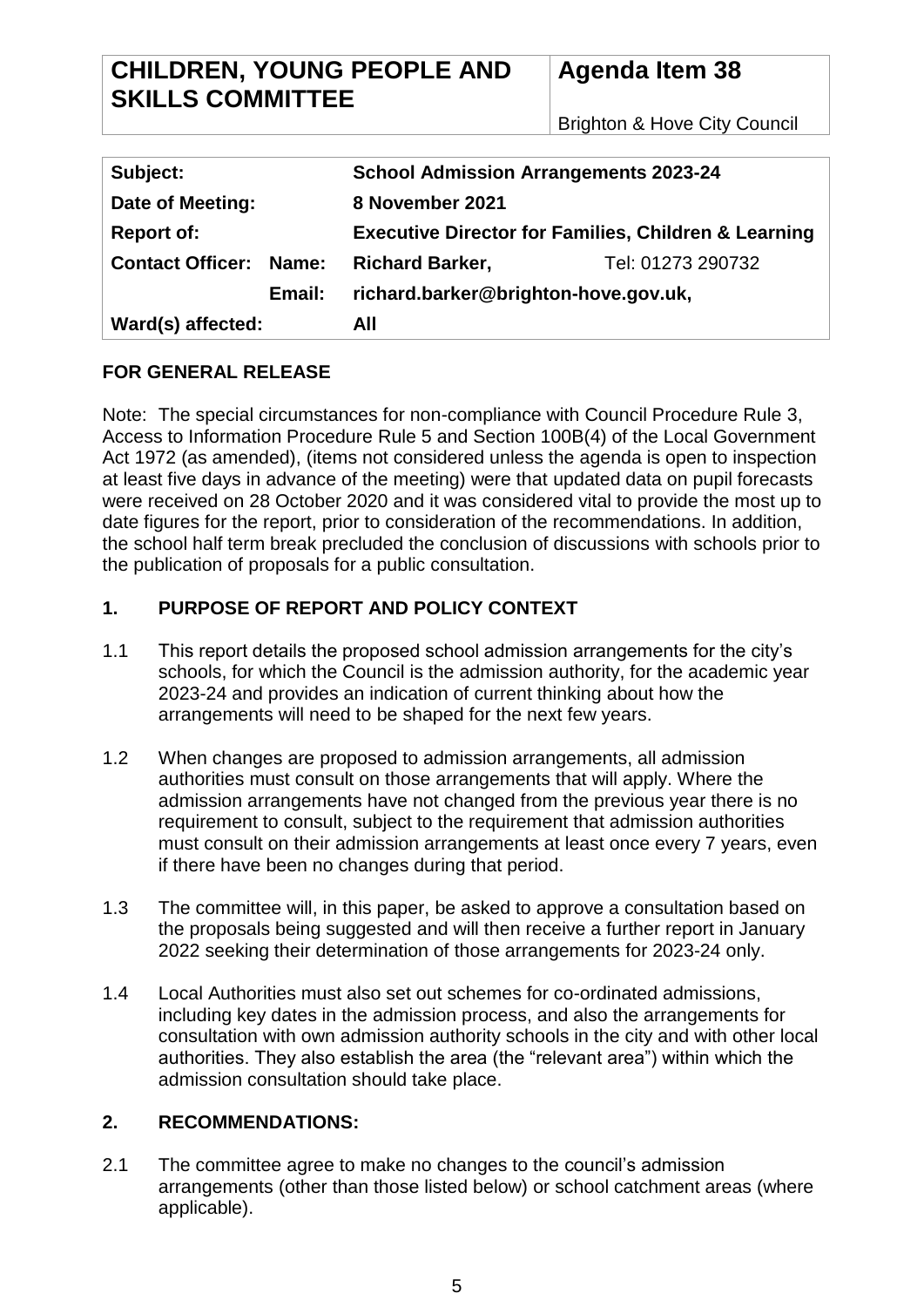- 2.2 That the Committee agree to consult upon a change to the Published Admission Number (PAN) of Bevendean Primary School from 60 to 45 pupils.
- 2.3 That the Committee agree to consult upon a change to the PAN of Carden Primary School from 60 to 30 pupils.
- 2.4 That the Committee agree to consult upon a change to the PAN of Coldean Primary School from 60 to 45 pupils.
- 2.5 That the Committee agree to consult upon a change to the PAN of Queens Park Primary School from 60 to 30 pupils.
- 2.6 That the Committee agree to consult upon a change to the PAN of Rudyard Kipling Primary School from 60 to 45 pupils
- 2.7 That the Committee agree to consult upon a change to the PAN of Saltdean Primary School from 90 to 60 pupils.
- 2.8 That the Committee agree to consult upon a change to the PAN of Woodingdean Primary School from 60 to 45 pupils.
- 2.9 That the Committee agree to make no changes to the "relevant area".
- 2.10 That the Committee note the expectation that in the next 3-5 years proposals to consult upon a change to the Published Admission Number (PAN) of more schools will be required alongside the possible closure of some primary schools in the city. To best ensure schools are best placed to face this future increasing focus will be placed upon developing more and larger collaborations between schools which it is hoped will provide greater resilience to the challenges that will follow.

#### **3. CONTEXT/ BACKGROUND INFORMATION**

- 3.1 Under section 14 of the Education Act 1996 Local Authorities (LAs) have a statutory duty to ensure that there are sufficient schools for primary and secondary education in their areas. The Department for Education (DfE) expects LAs to manage the school estate efficiently and to reduce or find alternative uses for surplus capacity (for example, increasing the provision of early education and childcare) to avoid detriment to schools' educational offer or financial position. LAs are encouraged to consider all options for the reutilisation of space including via remodelling, amalgamations, or closure where this would be the best course of action.
- 3.2 Admission Authorities are required to determine their admission arrangements annually. Where changes such as a decrease in the PAN are proposed the admission authority must first publicly consult on those proposed arrangements. The [School Admissions Code](https://assets.publishing.service.gov.uk/government/uploads/system/uploads/attachment_data/file/389388/School_Admissions_Code_2014_-_19_Dec.pdf) sets out those groups and individuals who must be consulted. These include parents of children between the ages of two and eighteen, other persons in the relevant area who in the opinion of the admission authority have an interest in the proposed admissions all other admission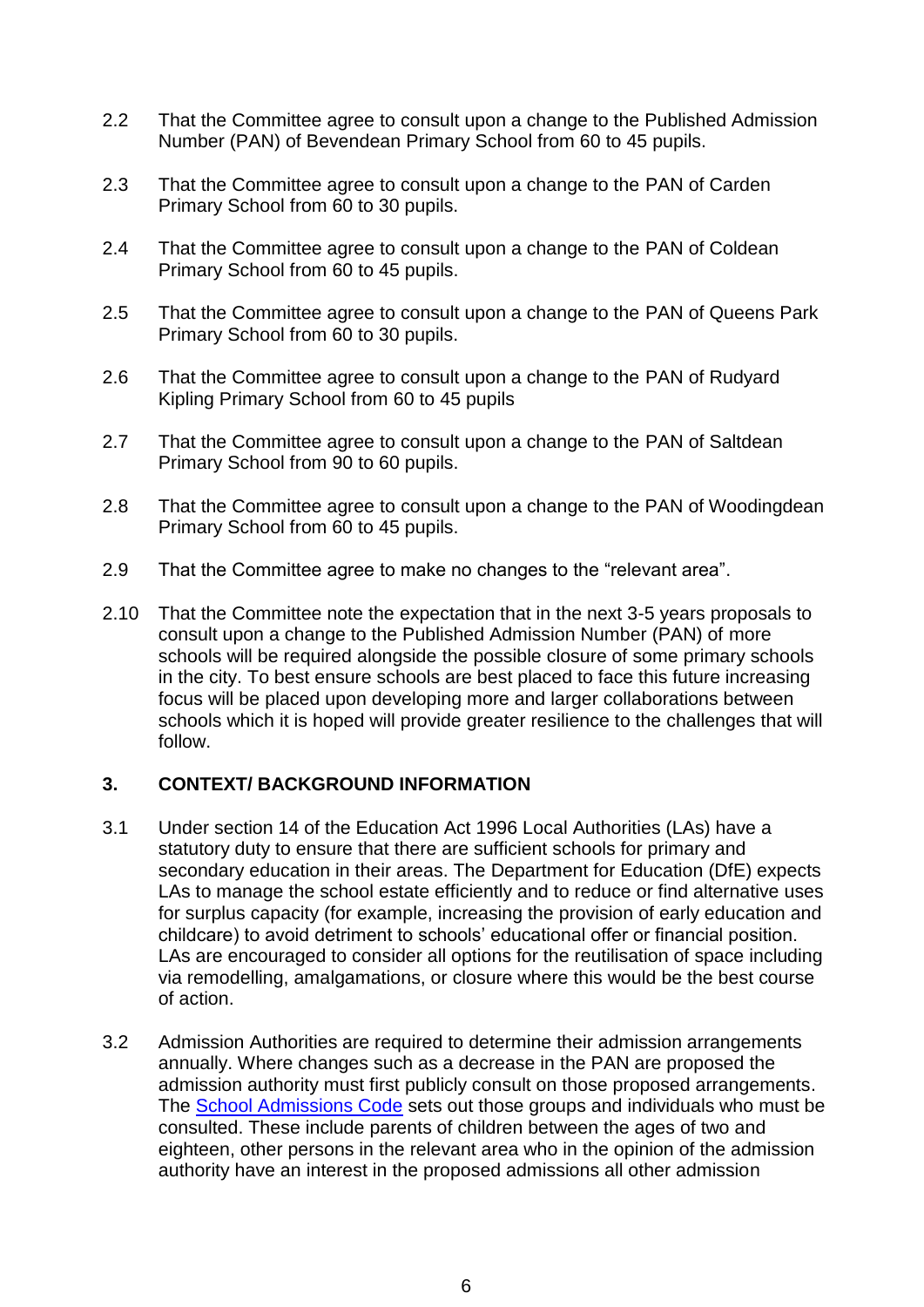authorities such as governing bodies within the relevant area and any adjoining neighbouring local authorities.

- 3.3 Consultation and determination of admission arrangements takes place approximately 18 months in advance of the academic year to which they apply. For the academic year 2023-24 the consultation process must take place between 1 October 2021 and 31 January 2022 and last for a minimum of 6 weeks. It is proposed to start the consultation on 15 November 2021 and for it to run for 7 weeks concluding on 2 January 2022.
- 3.4 Following the consultation exercise the Council must determine its admission arrangements by 28 February 2022 to conform to the requirements of the School Admissions Code. The relevant papers for the 2023-24 admission year for the City of Brighton & Hove are attached as appendices to this report.
- 3.5 LAs must also set out schemes for co-ordinated admissions, including key dates in the admission process, and also the arrangements for consultation with own admission authority schools in the city and with other local authorities. They also establish the area (the "relevant area") within which the admission consultation should take place.

## **Admission Priority**

3.6 There are no proposed changes to the council's admission priorities or catchment areas.

#### **Published Admission Number**

- 3.7 In July 2021, the DfE published national pupil projections. The report can be found [here.](https://explore-education-statistics.service.gov.uk/find-statistics/national-pupil-projections) The projected number of children nationally in state nursery and primary education is expected to fall from 4.596m in 2022 to 4.531m in 2023 and 4.454m in 2024. The report states: "The birth rate increased for over a decade until 2013, when it dropped notably. After a short period of stability, the rates dropped again from late 2016 onwards."
- 3.8 Children born in 2016 will have started school in either 2020 or 2021. Whilst high level data this, at least, appears not to contradict the working assumption of the council's own forecasts that project a continued decline in numbers of children requiring school places (Appendix A).
- 3.9 Since 2017 the council has reduced the amount of surplus primary school places by 390 across 11 schools as detailed in the table below.

| Previously agreed reductions in PAN through consultation process | PAN changed |    | Year of       |
|------------------------------------------------------------------|-------------|----|---------------|
|                                                                  | From        | to | change (Sept) |
| <b>Brackenbury Primary School</b>                                | 60          | 30 | 2017          |
| Coombe Road Primary School                                       | 60          | 30 | 2019          |
| Moulsecoomb Primary School                                       | 90          | 60 | 2019          |
| West Hove Infant School - Connaught Road                         | 120         | 90 | 2019          |
| <b>Westdene Primary School</b>                                   | 90          | 60 | 2020          |
| <b>Hangleton Primary School</b>                                  | 90          | 60 | 2021          |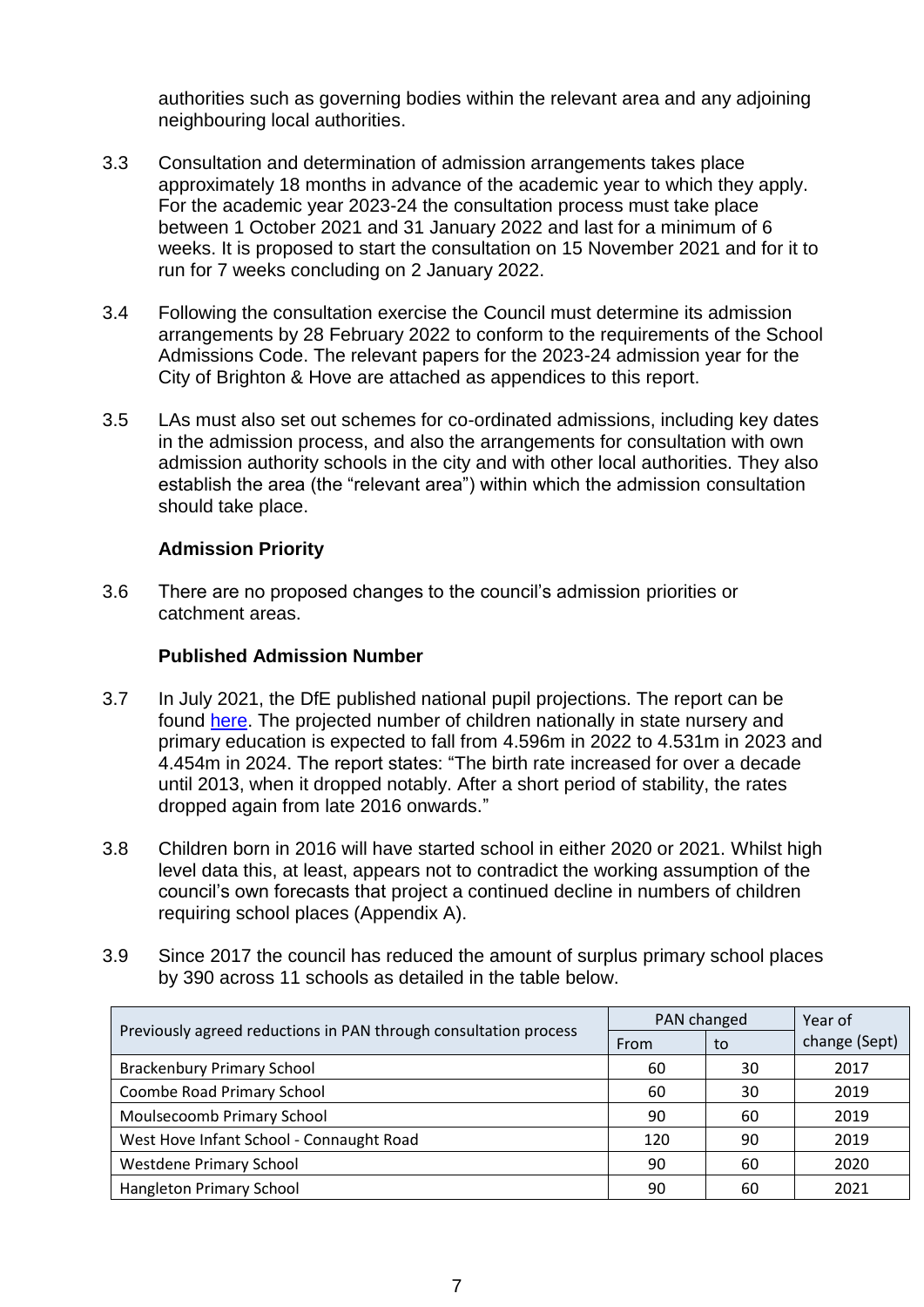| Mile Oak Primary School                  | 90  | 60 | 2021 |
|------------------------------------------|-----|----|------|
| West Hove Infant School - Connaught Road | 90  | 60 | 2021 |
| <b>Balfour Primary School</b>            | 120 | 90 | 2022 |
| <b>Benfield Primary School</b>           | 60  | 30 | 2022 |
| <b>Brunswick Primary School *</b>        | 120 | 90 | 2022 |
| Moulsecoomb Primary School               | 60  | 30 | 2022 |
| West Blatchington Primary School         | 60  | 30 | 2022 |

\*Subject to a potential 'late' appeal to the Office of Schools Adjudicator

- 3.10 Starting school places for September 2021 at the city's infant and primary schools were allocated on 16 April 2021. At that time there were 2434 places offered and 386 places unfilled.
- 3.11 The Office of the Schools Adjudicator (OSA) noted in its Annual Report 2019/2020 that there had been a significant rise in LAs applying to the Adjudicator for a variation (a one-year agreement to change the PAN) to determined admission arrangements in order to combat the effect of falling primary rolls. The report sets out that it is the clear expectation of the Schools Adjudicator that LAs should instead be seeking to effect any proposed changes via the annual consultation route as where changes are made to arrangements by variation there is no requirement for consultation and no scope to object to the adjudicator. Moreover, while some bodies are required to be notified of variations, this does not include local parents.
- 3.12 As a result, the council is proposing to make changes to the Published Admission Number (PAN) of seven schools as part of the process of determining admission arrangements for September 2023, reducing surplus places by 150.
- 3.13 In September 2023 the Council is projecting that there will be 2132 applications leaving 538 places unfilled should no further reduction of places take place.
- 3.14 In September 2024 pupil numbers are projected to be 2080 leaving 590 places unfilled if there is no change to current PANs.
- 3.15 The first indication of pupil numbers in September 2025 forecast there will be 1930 applications leaving 740 surplus places should no further reduction of places take place.
- 3.16 It has been a long-standing convention that local authorities should plan to have between 5-10% surplus capacity to allow it to take account of parental preference and fluctuations in pupil numbers. The surplus capacity for September 2023 is expected to be 20% (538/2670) and will rise to 22% (590/2670) in September 2024. By September 2025 surplus capacity is forecast to be 28% (740/2670).
- 3.17 To maintain the maximum recommended surplus capacity approximately 325 school places  $(2132*10\% = 2345)$  would need to be removed for September 2023 rising to 382 (2080\*10% = 2288) school places for September 2024. In September 2025 a total of 547 school places will need to be removed to maintain the maximum recommended surplus capacity (1930\*10% = 2123). The proposals in this report will not remove sufficient places to maintain the maximum recommended surplus.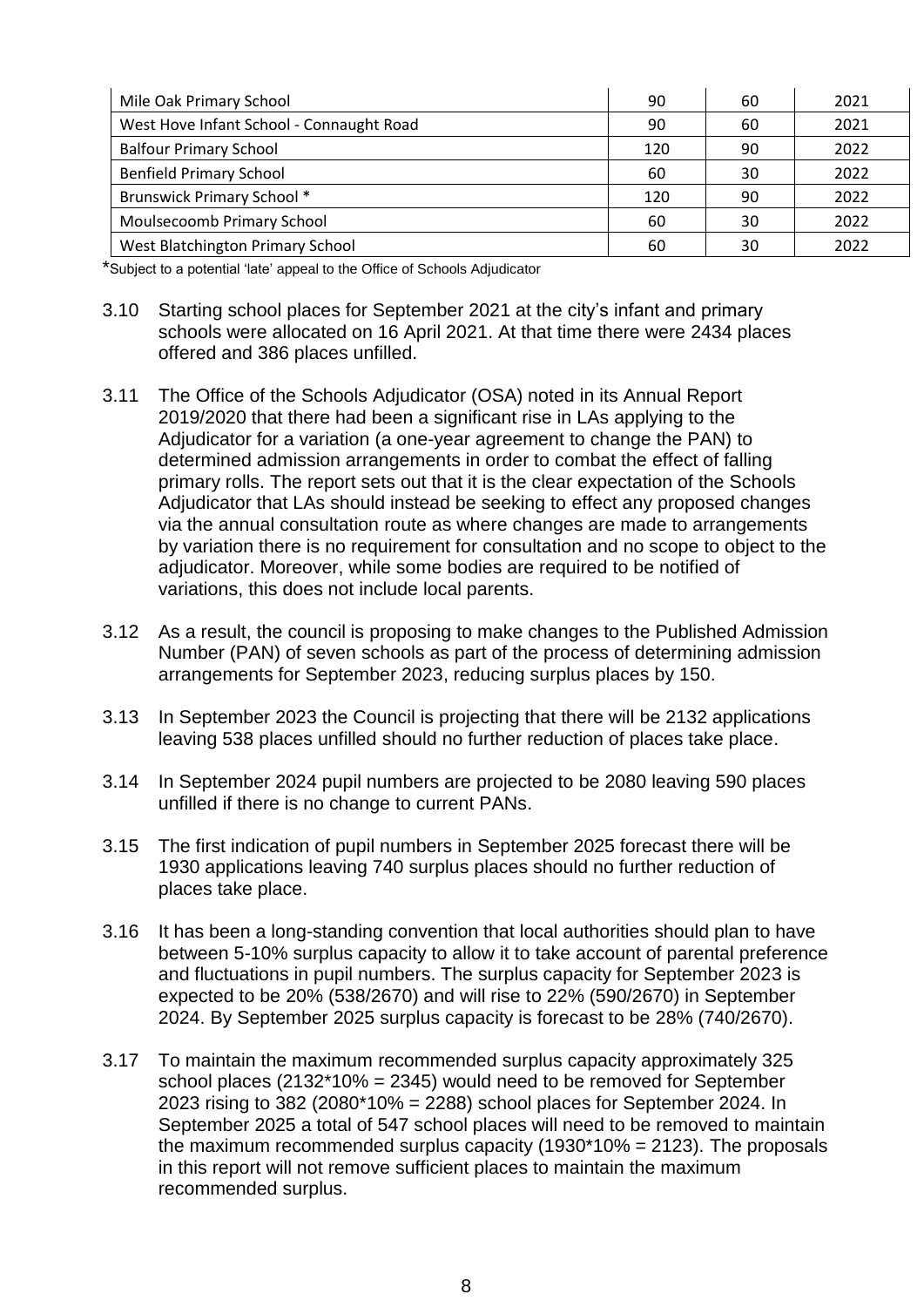- 3.18 Having too many surplus places can lead to schools having financial difficulties when, for example, they have a PAN of 60 pupils but only admit 36 starting school places. Under infant class size regulations, a school must have a maximum of 30 pupils taught by one teacher in Reception, Year 1 and Year 2 and so the school would be required to fund two class teachers with an average class size of 18 pupils.
- 3.19 School funding is mainly pupil-led and where pupil numbers in year groups fall well below 30 (or multiples of) there will be issues of affordability and financial viability. A shift to mixed age classes is the most effective way to mitigate the financial impact.
- 3.20 If the number of surplus places in the city is not addressed some schools could face significant financial issues that will impact on their ability to sustain their school improvement journey. Where schools do not take appropriate action to adjust their expenditure in line with changes in revenue, they risk incurring a deficit budget which has an implication for the council's own budget.
- 3.21 As the admission authority for community schools the council has the responsibility to set the PAN (the numbers of children able to join a school in Year R) for these schools. Therefore, the council must look to reduce the number of surplus places in the city's primary schools as part of is responsibility to ensure a high performing education system.
- 3.22 Once determined interested parties can object to the OSA about the determined arrangements. The School Admissions Code is clear that when objections are considered the OSA must have regard to the strong presumption in favour of an increase to the PAN. In addition, the council has an overriding responsibility to seek to increase opportunities for parental choice.
- 3.23 This means that where schools are in higher demand with parents, changes to the school's PAN would be difficult to achieve. Last year, following the CYP&S committee's determination of admission arrangements, objections to the reduced PAN of three schools were successfully brought to the attention of the Schools Adjudicator. The decisions provided clarity that it is highly unlikely that the Adjudicator would uphold any arrangements determined by the Council which would result in the frustration of parental preference at schools which are currently oversubscribed. It is therefore not a realistic strategy for the council to look to the larger popular schools, which are oversubscribed or admit enough pupils to be close to their PAN as a way of reducing the number of surplus primary school places.
- 3.24 The city is divided into 8 planning areas for school place planning. Consideration has been given to each planning area to identify suitable schools where the PAN could be reduced. However, the council notes the comments of the Schools Adjudicator who stated in the recent appeals that, 'Generally speaking, planning areas do not mean much to parents; family links, ease of access and their views on the ethos of the school and the quality of education it offers weigh much more heavily'.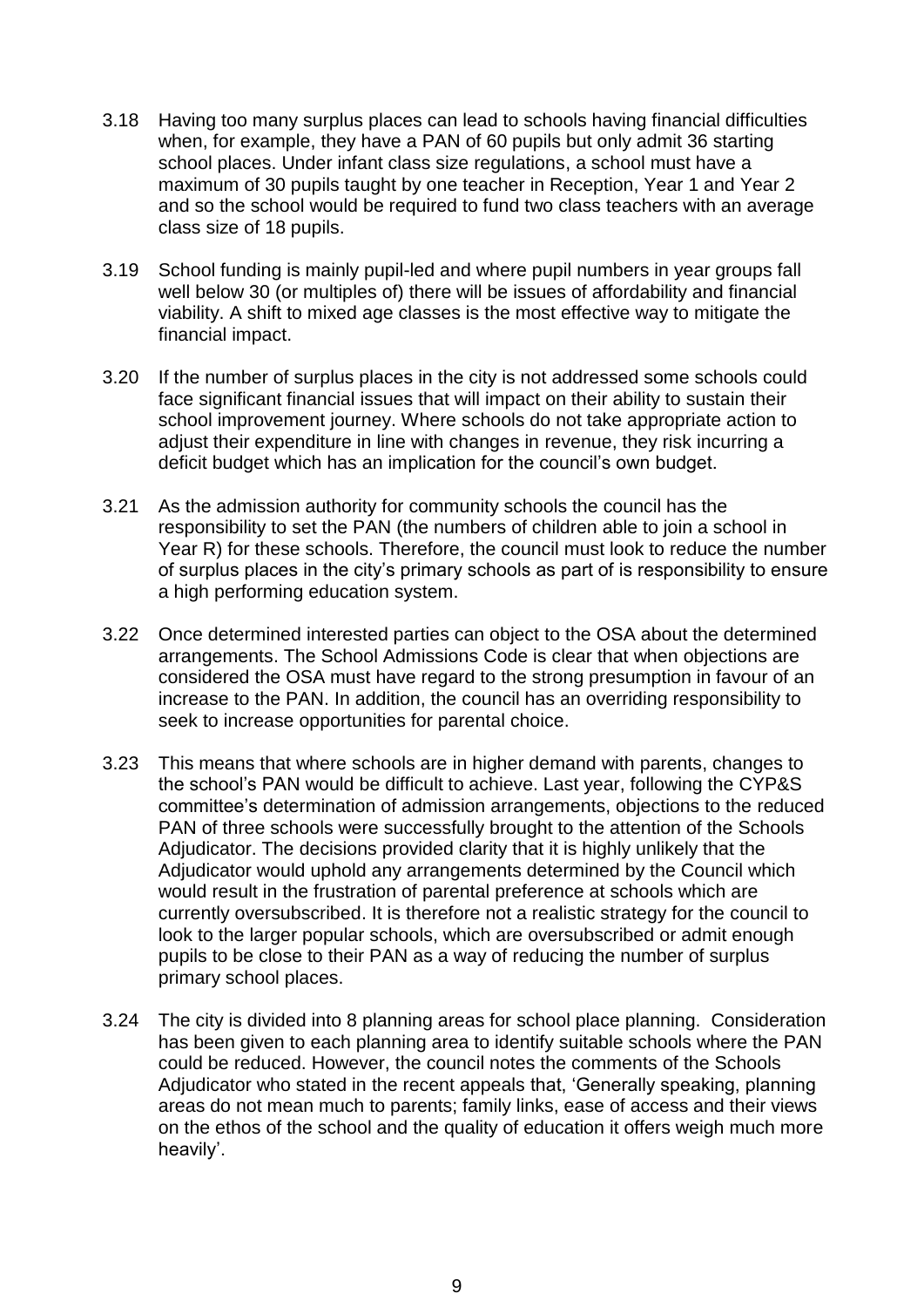- 3.25 Pupil numbers are forecast across each planning area using information from GP registration data to give an indication of the number of pupils, school places required and expected numbers of surplus places.
- 3.26 The council is not the admission authority for voluntary aided schools. The responsibility is with the governing bodies of those individual schools. As result the council cannot propose a reduction in the PAN of voluntary aided schools.
- 3.27 The Council has liaised with both Dioceses to seek help to resolve the issues and to encourage their own considered reviews of the provision of primary school places in the city. It is recognised that 11 of the 15 voluntary aided primary schools in the city are already one form entry primary schools. The council is not able to impose its own proposals upon these schools or their Diocesan boards, however the council is working in very close partnership with the Dioceses and moving forward they are keen to work with the council to address the city issue in collaboration. These discussions are positive and ongoing.
- 3.28 The council has a number of stated aims and objectives, including ensuring that schools continue to improve, all children do well, coordinate and improve provision in our schools building on our 'family of schools' model, end the attainment gap for disadvantaged children, protect and improve special educational needs services and improve outcomes and inclusive provision.
- 3.29 It is accepted that it is a significant challenge to work towards some of these stated aims in the context of needing to reduce primary school places. It is not always possible to deliver a strategy to reduce places that will always sit neatly alongside the stated priorities.
- 3.30 However, the recommendations in this paper address the issue of school organisation and contribute to the wider aims of the council's corporate plan by ensuring that schools can operate with more efficient class sizes as the number of pupils continue to fall. This is not a programme which is designed to drive improvement or close the attainment gap.
- 3.31 The council is seeking to remove surplus places in areas of the city where future numbers are falling and proposes changes to schools whose level of applications falls short of the school's capacity and therefore leaves them consistently with surplus places.
- 3.32 The council has strongly urged the larger, oversubscribed schools to play their part in the city's response and to consider reducing their PANs but accepts that the School Admissions Code (and the difficulty in defending objections to previous proposals) undermines the likelihood of a successful outcome. All schools with more than one form of entry have received high level representation from the council impressing upon them the need to consider their role in a 'family of school's' response.
- 3.33 These meetings have taken place with the Executive Director and Assistant Director meeting with the Headteacher and Chair of Governors to challenge them on the contribution they can make to address the city issue of growing surplus places. We know that when Headteachers, governors and the council work together with a shared city-wide goal success is more likely. Unfortunately to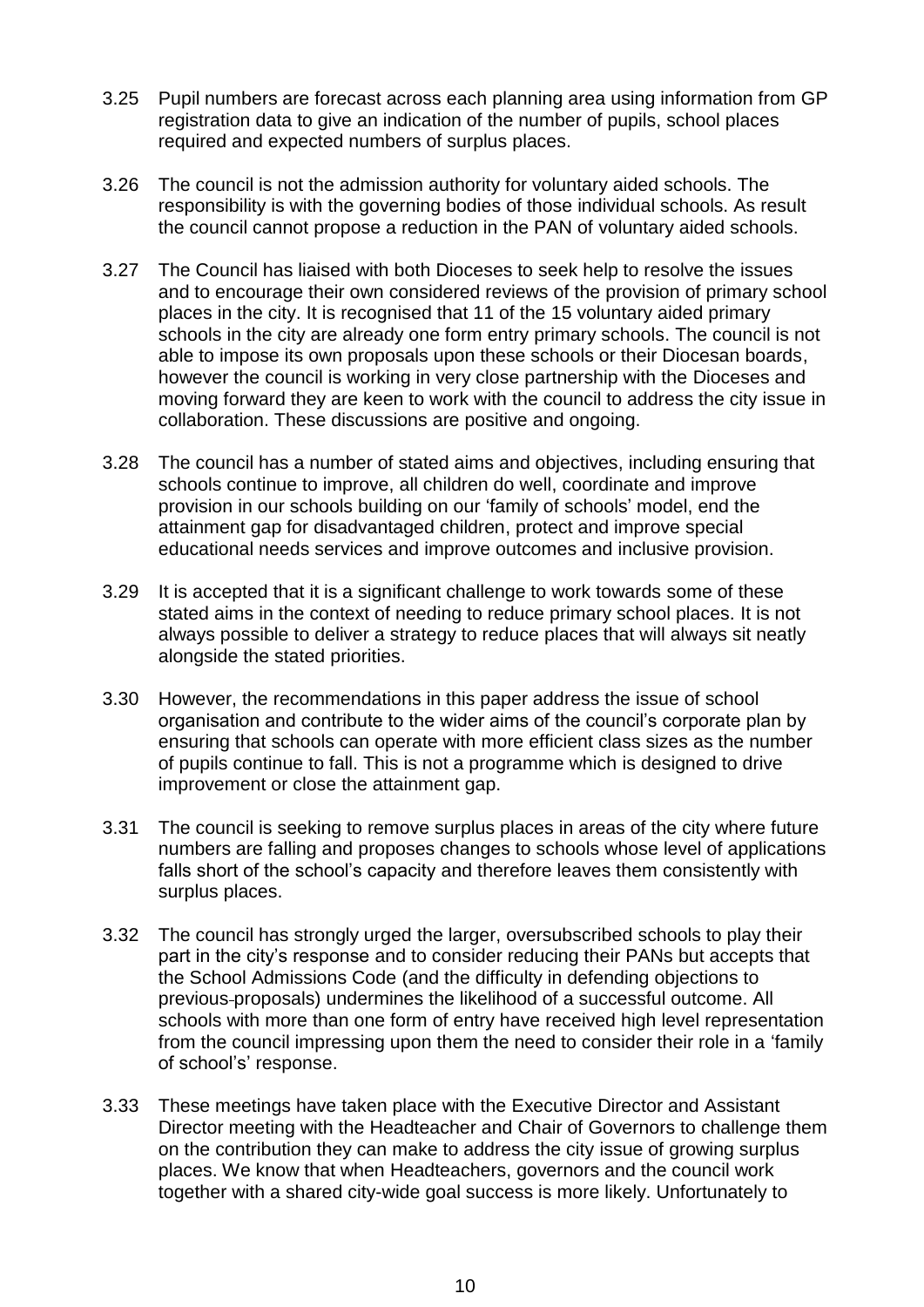date, none of these schools have come forward with a willingness to look at options to reduce their PAN. It is this, alongside government policy to strongly support parental preference, that means we are not able to make further proposals to reduce the PAN in these larger schools.

- 3.34 The council is not able to impose its own proposals upon these schools without the potential of a challenge overturning changes after determination. It is not considered an efficient use of public resources to seek to make changes where the considered advice is that there are strong chances of a successful objection that will undermine the council's statutory imperative to ensure an efficient education offer in the city.
- 3.35 Throughout the development of proposals, the council is mindful that parents in the city may seek conflicting outcomes, such as the continued availability of a local school and the opportunity to attend a larger, more subscribed school further than their nearest school. Some parents will be keen that they wish to have a short journey to school where others will be prepared to travel further so that their child can attend the school which they consider to be the right school for their child.
- 3.36 At this time the council is exploring what its future transport plan should look like, this consultation includes the exploration of the role of 20-minute neighbourhoods. The council is committed to becoming carbon neutral and yet some parents may be required to travel further than they would have had to do previously if these proposals are determined. The council will continue to work with schools on developing travel plans that minimise the negative impact of further journeys and to encourage as many of these to be using sustainable methods such as walking, cycling and public transport.
- 3.37 In addition, schools have commented on how they benefit positively from their schools being attended by a diverse range of pupils sometimes from further than their immediate location. They consider that this helps to ensure a high-quality experience for pupils.
- 3.38 Whilst an Ofsted grading is a judgment on a school's delivery of education at a moment in time, the council is cognisant that when considering how many places are available in the city's schools it would be considered by many that the number of places in an Outstanding school should not be reduced.
- 3.39 Some schools in the city are encountering financial pressures. Any deficit licensed by the council must be accompanied by a plan to return to a balance. This is usually over a period of 2-4 years. These plans will be based on estimated pupil numbers in future years.
- 3.40 There are currently 9 primary schools with licensed deficit budgets. Another 14 schools have estimated carry forwards of less than £10,000 and could be considered at risk of moving into deficit. It is accepted that several schools have demonstrated the ability to manage their yearly budget allocation without a significant carry forward or even a small deficit and not face on-going financial difficulty. However, there is a risk that small class sizes will force a school into financial difficulty that will impair the quality of education that can be provided. Of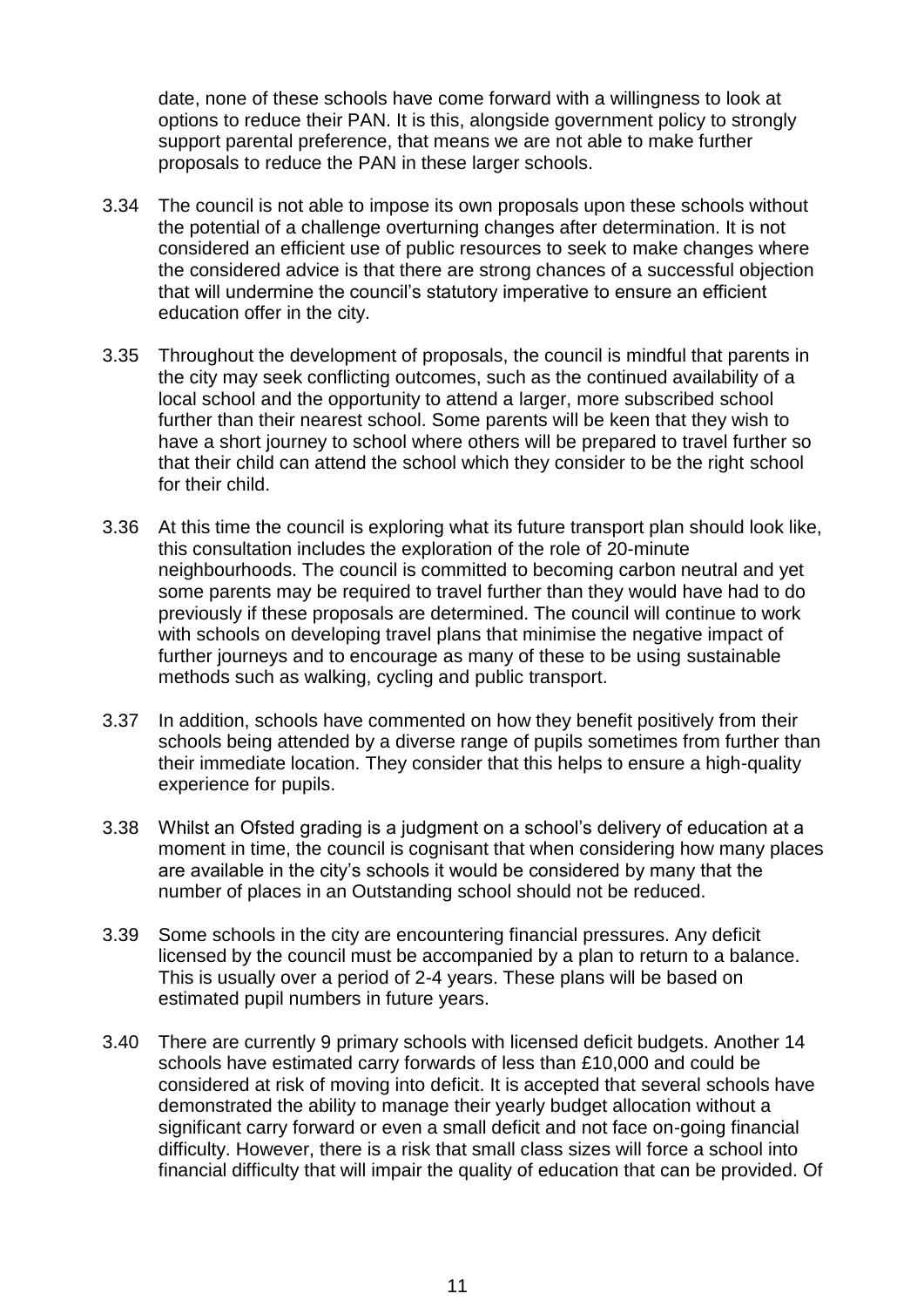the 7 schools where changes in PAN are proposed two of them have either a licensed deficit or carry forwards of less than £10,000.

- 3.41 In addition, the council is aware that smaller schools can prove to be where parents with children with additional needs prefer their children to attend. As a result, this can produce additional pressures for the schools in making the right range of support available to meet the needs of all pupils. The council is working with smaller school and its SEN department to consider revised funding arrangements in future years. It is accepted that these proposals may contribute to schools encountering further financial pressures and a reduction in the amount of curriculum variety and extended services available. The council will continue to ensure that this also features in its development and support for further collaborations between schools.
- 3.42 Given the council is unable to impose a PAN reduction on the larger, more popular schools that meet or exceed their current PAN, there will continue to be a high surplus of placements, even if these changes proposed in this report are implemented. It is therefore likely that in the future some schools in the city will be required to close. The council is mindful that closures will have to be proposed for schools where demand for school places is expected to continue to fall.
- 3.43 The pattern of parental preference as fewer children require school places will help to inform future decisions. With less children applying to schools in the medium term it will mean that more schools are likely to receive fewer applications. This will mean the council will have more options to propose reductions in PAN or closure that are less likely to be overturned if objections are raised with the OSA.
- 3.44 It is hoped that the responsibility to do this will not fall solely upon the council in its role as admission authority for community schools. There are 15 church schools in the city and a total of 20 classes in each age group. It can be envisaged that there may need to be closures of some of these schools in addition to changes in the number of community schools. The Council continues to liaise with both the Anglican and Catholic Dioceses.
- 3.45 In addition, the council has also been in discussion with the two primary schools which are a free school and an academy. The council is not the admissions authority for these two schools and is therefore seeking a collaborative approach with both schools as well.
- 3.46 The council will need to ensure that at the point that schools are required to close admission arrangements ensure that there is not a detrimental impact on council priority areas such as narrowing the attainment gap in the city for those who are disadvantaged and giving children the best start in life.
- 3.47 To minimise the number of schools that may be required to close, the council is seeking to work with all of the city's schools to urgently explore what measures can be taken to minimise the financial pressures created by surplus places.
- 3.48 In reality the majority of school funding is assigned to staffing costs and therefore efforts will need to focus upon reducing the cost of running schools that do not fill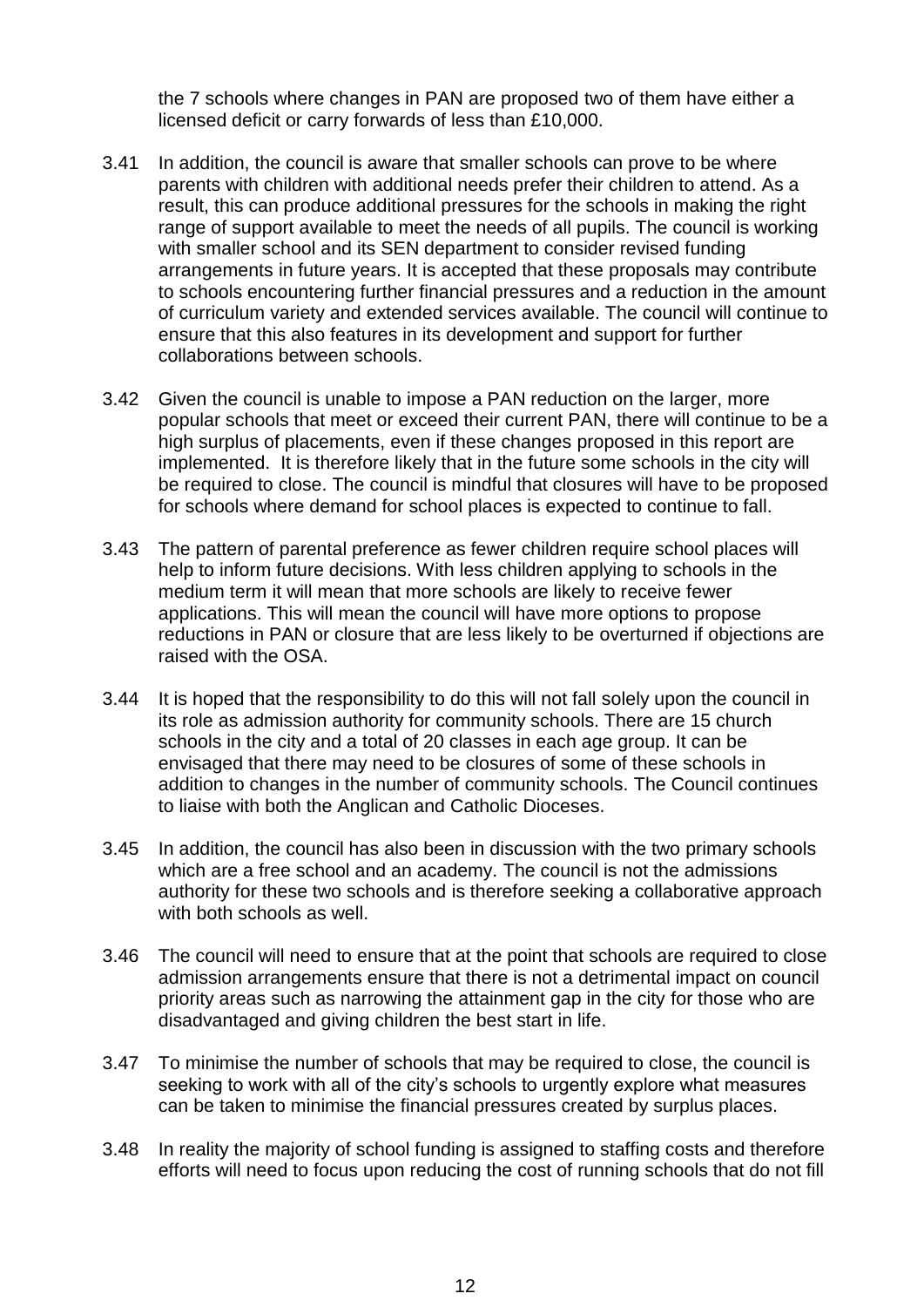their places. Versatility in staffing deployment, lower leadership costs and savings from economies of scale are seen as areas to achieve savings.

- 3.49 However, these are likely to take time to deliver and are dependent upon schools finding the right type of collaboration that allows savings to be realised without the jeopardising the quality of education, the ethos of a school or its connection and engagement to and in its community.
- 3.50 An education disadvantaged strategy has been co-designed with Headteachers and wider partners and consulted upon. The final version is about to be launched and will be brought to the CYP&S committee in early 2022. It builds on significant work that has been undertaken in the City including the development of a Toolkit and Pupil Premium reviews. The plan, informed by evidence-based research, is centred around six themes each with an objective and associated actions. These themes are: Leadership and Governance; Quality First Teaching; Targeted Academic Support; Pupil Voice & Pastoral Support; Language and Literacy; Attendance. Outcomes for disadvantaged pupils remain one of the priorities of the Brighton and Hove Education Partnership and the council remains committed to addressing this through this strategy and will prioritise all work and resources to ensure positive outcomes for these children are addressed alongside these challenging PAN proposals.
- 3.51 There is also a commitment to develop a wider City-wide strategy to support children, young people, and families at risk of disadvantage. This work recognises there are multiple factors creating and compounding issues of disadvantage for children, young people, and families. These often result in poorer educational, health and skills outcomes. There is national evidence that helping families as early as possible and providing the right support at the right time can stop problems getting worse and help families lead happier and healthier lives.
- 3.52 The LA is leading a multi-agency review and development programme on early help with the aim of improving the coordination of services to improve the outcomes of disadvantaged families. The early help development programme and the overarching disadvantage strategy are closely linked and will be developed simultaneously. There will also be clear links to the work of social care for some disadvantaged families. It is anticipated there will be a draft strategy available for full consultation in Spring 2022.
- 3.53 It is accepted that within the context of needing to reduce primary school places it is a significant challenge to plan and deliver that in such a way that aligns fully to the above areas of policy priority.

## **Developing Proposals**

3.54 Informal discussions have taken place with headteachers and chair of governors of all schools with two or more forms of entry. The pressure surplus places are placing on the education system and seeking support in contributing to the solutions being developed were highlighted. Whilst it is recognised that governing bodies will predominantly be focussed on their own establishments, the expectation is that they will also consider the implications for the city. It has been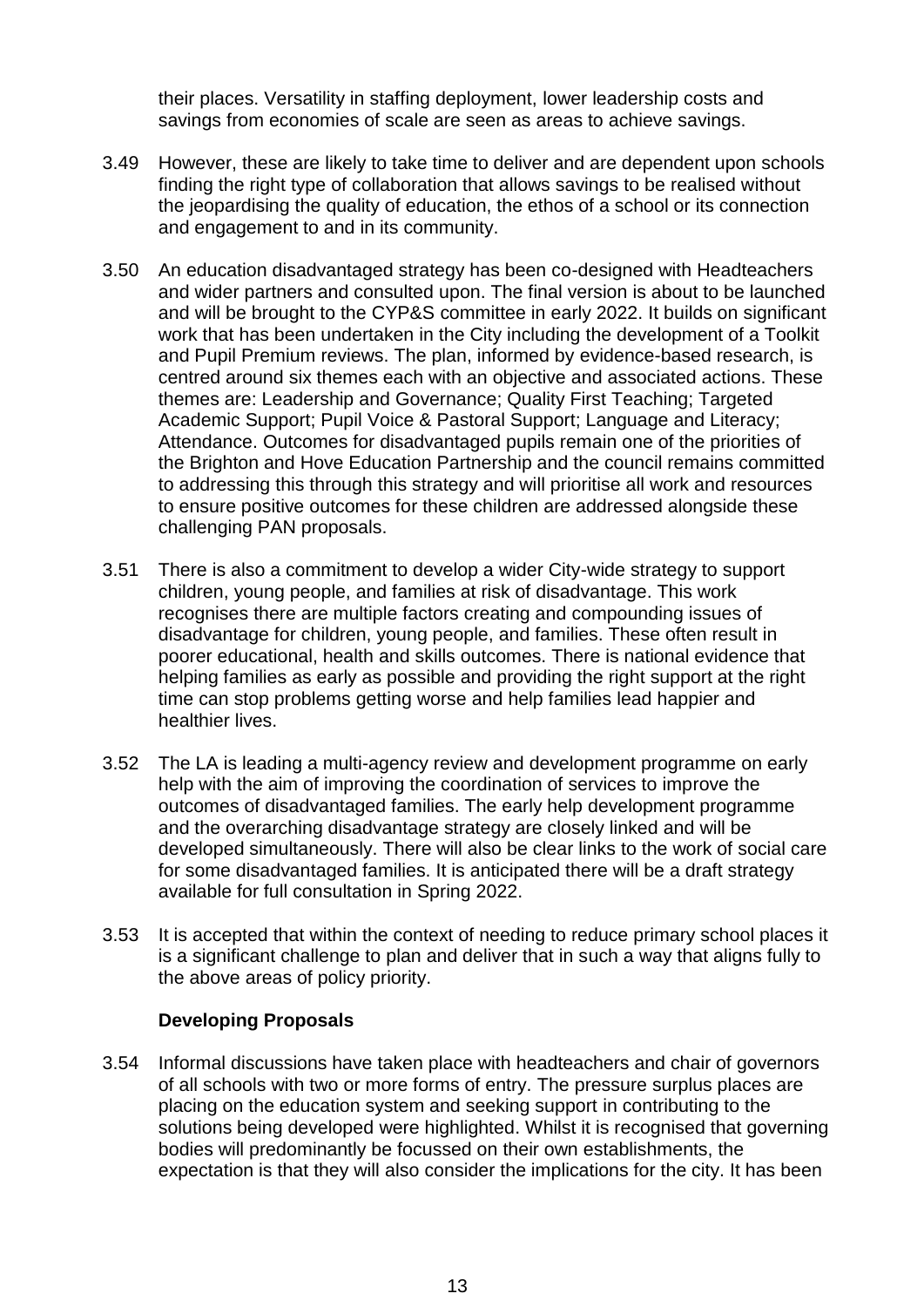disappointing that after these discussions no proposals from the larger primary schools in the city were put forward to the council for consideration.

- 3.55 In developing the proposals outlined in this report, consideration has been given to the potential impact of a school reducing by a form of entry as a result of schools largely being funded according to pupil numbers. However, whilst there remain concerns about how a one form entry primary school can be sustained it is not possible to avoid recommending changes that potentially create two more one form entry schools and sufficiently reduce the number of surplus places in the city.
- 3.56 The council continues to convene meetings with one form entry schools to look together at the pressures that are unique to schools with no more than 30 pupils in each year group. As referenced in the financial implications, the creation of more one form entry primary schools is not without risk for the council based on the evidence of additional strains on finances coupled with the pressure of change taking place over a period of time.
- 3.57 Current and past pupil numbers indicate the potential future need for a school to operate small classes due to class size legislation. The schools where changes are proposed are predominantly in areas where fewer children live.
- 3.58 Consideration has been given to the impact on the environment of any proposals to reduce the PAN of primary schools in the city. The aspiration is to ensure that the city can support sustainable routes to school that mean it will not be necessary for children to travel by car to school. These proposals seek to ensure that there remain enough school places within a reasonable distance for families to be offered.
- 3.59 It is recognised that each school will have built up a community of current, past and future families which will be affected should proposals to reduce the school's PAN be determined.
- 3.60 The recommendation to include these schools is not a reflection on the leadership or performance of the school. In a city with a strong education offer it is likely that proposals will have to impact on well run, successful schools.
- 3.61 Should all these proposals take effect the number of surplus places in the city will be 388 (538-150) in September 2023, 440 (590-150) in September 2024 and 590 in September 2025 (740-150). This will be 15% (388/2520), 17% (440/2520) and 23% (590/2520) surplus capacity in 2023, 2024 and 2025 respectively, still outside the recognised levels.
- 3.62 Consideration has been given to the impact of these proposals on the 4 schools with a nursery. The School Admissions Code prevents admission arrangements giving children who attend the nursery priority over other children to a place at the school. However, there can be a strong link between the two provisions and therefore the council needs to be mindful of the number of places in the nursery and the proposed PAN for the following schools.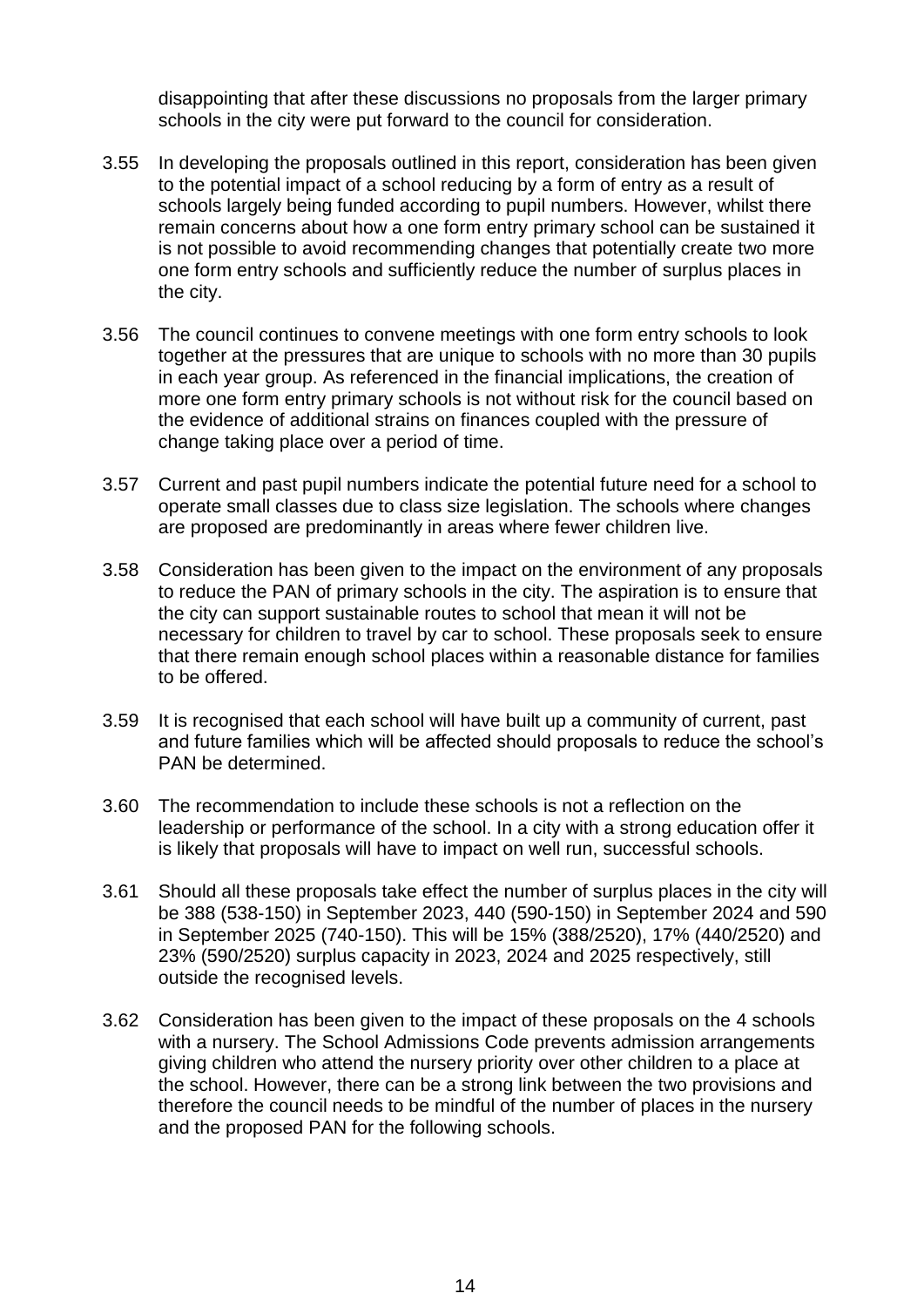| School                 | <b>Nursery</b><br>places                                               | Average<br>number of<br>children on roll<br>in the summer<br>term for the<br>past three<br>years | <b>Proposed PAN</b> |
|------------------------|------------------------------------------------------------------------|--------------------------------------------------------------------------------------------------|---------------------|
| Bevendean              | 52 part-time<br>places (3-4<br>yr olds)                                | 30 three and<br>four year olds                                                                   | 45                  |
| Carden                 | 52 part-time<br>places (3-4<br>yr olds)                                | 33 three and<br>four year olds                                                                   | 30                  |
| Coldean                | 52 part-time<br>places (3-4<br>yr olds)                                | 37 three and<br>four year olds                                                                   | 45                  |
| <b>Rudyard Kipling</b> | 52 part-time<br>places (3-4<br>yr olds)<br>24 part time<br>(2 yr olds) | 39 three and<br>four year olds<br>11 two year<br>olds                                            | 45                  |

- 3.63 Consideration should be given to the impact of these proposals on the nursery classes. Each school nursery class has 52 part time places for three- and fouryear-olds. In addition, Rudyard Kipling has 24 part time places for two-year-olds eligible for nursery provision.
- 3.64 All three and four-year-old children are entitled to a part time place (15 hours a week) and children of working parents a full-time place (30 hours a week).
- 3.65 However, there can be a strong link between the two provisions and therefore the council needs to be mindful of the impact on the nursery classes and the proposed PAN. In these proposals there will be more nursery places available at each school than reception places. This may discourage some parents from choosing the nursery class and could impact on its future viability however, based on average numbers in the past three years only Carden Primary School has had more children attending the nursery than the proposed PAN from September 2023.
- 3.66 Further information on the development of proposals, the decision of the OSA and the impact of mixed aged classes can be found in Appendix B.

#### **Arrangements for future years**

- 3.67 The council is mindful that further surplus places will need to be reduced in future years and considers it appropriate to indicate the scale and impact of those potential changes at this time.
- 3.68 As stated in Paragraph 3.14 3.15, in September 2024 pupil numbers are projected to be 2080 leaving 590 places unfilled and in September 2025 pupil numbers are projected to be 1930 leaving 740 places unfilled. If all the proposals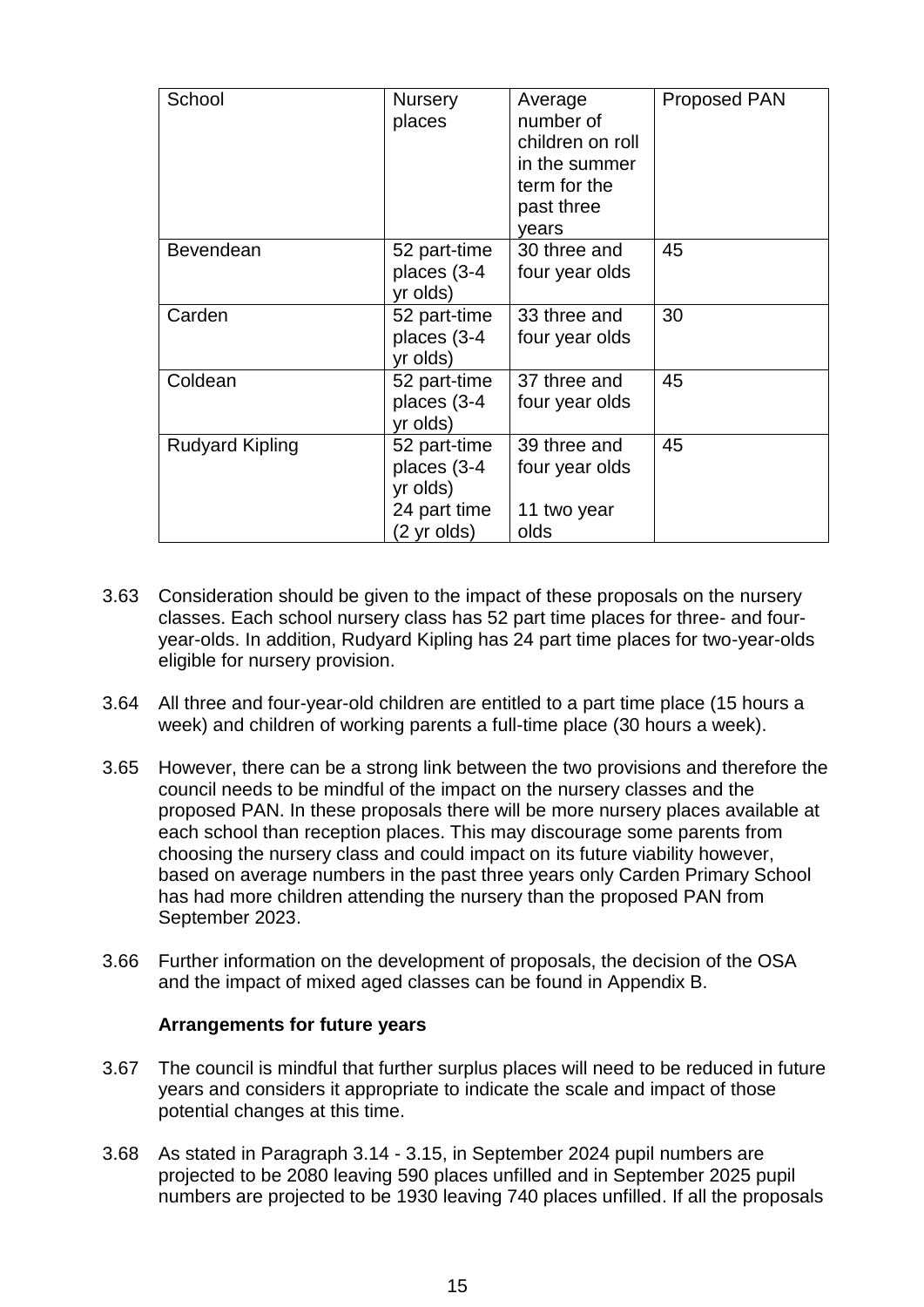put forward in this consultation take effect, there will be 440 places unfilled in September 2024 and 590 places in September 2025.

3.69 The early scoping of these further changes has identified that sufficient school places will only be sustained with the reduction of PAN or the potential closure of both community and voluntary aided schools.

# **4. ANALYSIS & CONSIDERATION OF ANY ALTERNATIVE OPTIONS**

- 4.1 The Council could propose to make a change to its current admission arrangements (excluding the PAN of each school) through the consultation process, however, the arrangements are lawful and well-established and no change is currently considered to be required.
- 4.2 The Council could seek to make no change to the PAN of any primary school. Whilst this may ensure the council can meet a greater level of parental preferences it will provide more uncertainty for schools in their planning and could place more schools at risk of financial difficulty. The forecast of future pupil numbers indicates there will be a rise on surplus school places and the OSA has identified the risk to the school and its financial situation if the PAN were to be set too high for the number of pupils expected to attend it.
- 4.3 The Council could propose to change the PAN of other primary or infant schools. In the case of large, popular schools no governing body has indicated a willingness to support proposals to reduce their PAN as part of this consultation
- 4.4 Consideration must be given to the emphasis of the School Admission Code and the recent determinations of the OSA which appear to rule out options involving schools where the impact will be to frustrate parental preference.
- 4.5 The council has proposed that some PANs reduce by less than a form of entry (30 pupils). This is directly in response to the comments made in recent determinations by the OSA who did not 'accept that it is necessary for every school in the local authority area to have a PAN that is a multiple of 30 in order for it to operate in an educationally effective and financially sustainable manner'.
- 4.6 Proposals involving Coldean and Bevendean schools and Woodingdean and Rudyard Kipling schools could have been for a full form of entry reduction at one or other of the schools. However, it was felt that there was no compelling reason to choose one school to have a reduction in PAN over another and potentially create a significant impact on one school near another. It is possible that the consultation process could identify a compelling reason that the CYP&S committee can be mindful of when determining any changes in January 2022.
- 4.7 All admission authorities must consult where they propose a decrease to the PAN. Community schools have the right to object to the Schools Adjudicator if the PAN set for them is lower than they would wish. There is a strong presumption in favour of an increase to the PAN to which the Schools Adjudicator must have regard when considering any such objection.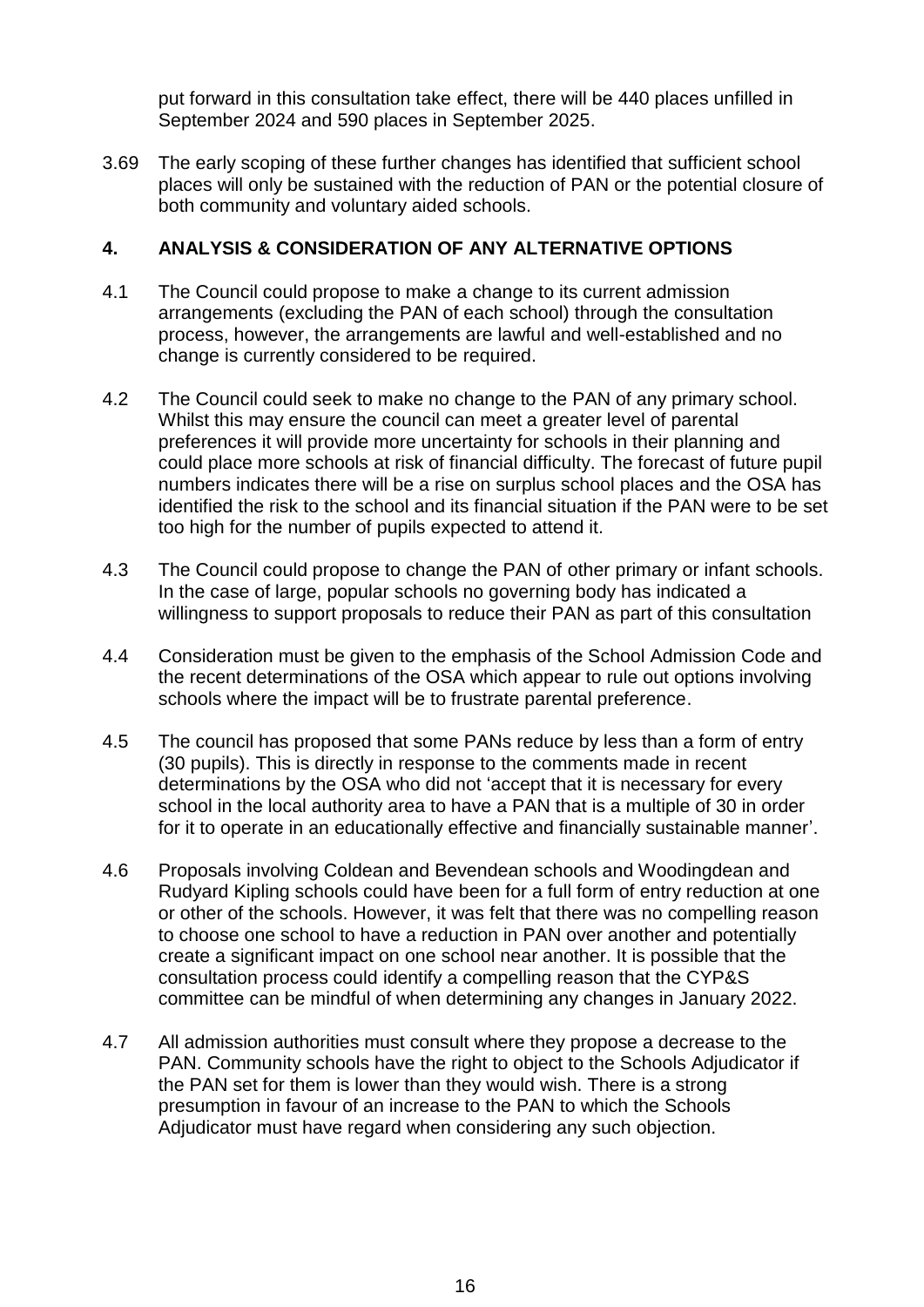# **5. COMMUNITY ENGAGEMENT & CONSULTATION**

- 5.1 The Council has previously requested that Headteachers and Chairs of Governors inform it if a future reduction in PAN was a proposal that they would wish to undertake. No schools have indicated a willingness to undertake such a reduction.
- 5.2 If recommended, it is proposed to start the consultation on the reduction of PAN on Monday 15 November 2021 and for it to be concluded on Sunday 2 January 2022.
- 5.3 There will be engagement events specifically focussed on each school in the morning and early evening. In addition, there will be general engagement sessions for anyone who is not specifically interested in specific proposals affecting any one school.
- 5.4 A consultation response form will be available on the council's consultation portal and as with last year's consultation, interested parties will be able to leave a message for someone to call them back and take down their response over the telephone.
- 5.5 Attention will be given to engaging sections of the community who may not previously have participated with public consultations such as those with protected characteristics and this is considered within the Equalities Impact Assessment (Appendix D).
- 5.6 A proposed schedule of public consultation events can be found in Appendix C including details of the consultation hosted on the council's [online portal.](https://consultations.brighton-hove.gov.uk/)

## **6. CONCLUSION**

- 6.1 It is proposed to make no further changes to admission arrangements (other than the ones outlined in the report) and to undertake a public consultation with the results and final recommendations coming back to this committee in January 2022.
- 6.2 It is proposed that the Published Admission Number for: Bevendean Primary School, Carden Primary School, Coldean Primary School, Queens Park Primary School, Rudyard Kipling Primary School Saltdean Primary School and Woodingdean Primary School be reduced by a total of 150 places. This will support a reduction in the amount of surplus primary school places available in the city in September 2023.
- 6.3 The council must act to ensure there are not excessive levels of surplus school places in the city. It also holds the financial risk if community schools move into a deficit budget position. However, it only has responsibility as the admission authority to the city's community schools and should have due regard to the content of recent determinations from the OSA and the requirements of the School Admissions Code when considering the options available to it. There is a strong presumption that schools which receive a high number of parental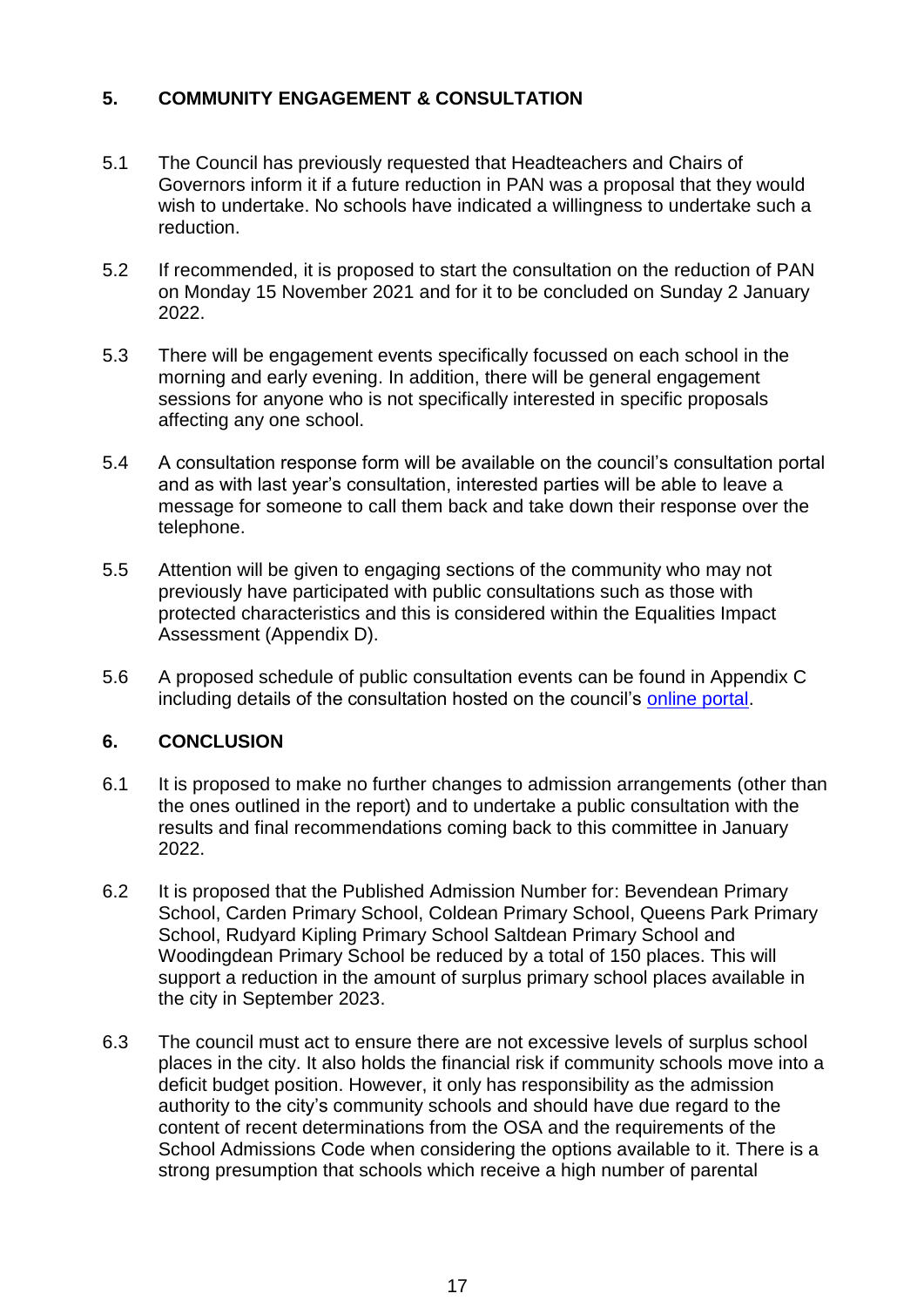preferences and can accommodate a higher number of pupils should be able to admit more children than the PAN set for it.

- 6.4 Should all the proposed reductions in PAN be determined after public consultation the council will still have 388 surplus places in September 2023, 440 surplus places in September 2024 and 590 surplus places in September 2025, representing 15%, 17% and 23% respectively.
- 6.5 Once the arrangements for September 2023 are determined it is possible for a variation to be applied to other schools should circumstances require it and reduce more surplus places. Any future decision will be informed by the pattern of parental preference for September 2022, changes of strategic direction by schools in the city and the results of future financial planning.
- 6.6 A further reduction in surplus primary school places is expected to be required in future years. Admission arrangements are determined approximately 18 months before they are implemented. As stated in paragraph 3.1, Local Authorities need to manage the school estate efficiently and to reduce surplus capacity to avoid detriment to schools' educational offer or financial position. These proposals seek to address this one issue, but it is accepted that in doing so other priority areas of education in the city could be affected.

## **7. FINANCIAL & OTHER IMPLICATIONS:**

#### Financial Implications:

- 7.1 The report sets out the proposals to address the issue of the large number of surplus places in the city's primary schools by making reductions to published admission numbers from September 2023. The impact of this proposal will be to create smaller schools.
- 7.2 Analysis has shown the greatest financial pressures on primary schools within the city are in smaller schools, particularly one form entry schools. This is for a variety of reasons including the lack of economies of scale and low occupancy within year groups, but also because they support a higher concentration of SEND and disadvantaged pupils than larger primary schools.
- 7.3 Of the 9 primary schools currently operating under a licensed deficit budget arrangement, 6 of these are one form entry schools. This equates to 67% of the total primary schools with licensed deficits. In overall terms, one form entry primary schools account for only 36% of the total of primary schools within the city.
- 7.4 The council convenes a meeting with one form entry schools to look together at the pressures that are unique to schools with no more than 30 pupils in each year group. In conjunction with this, work is taking place to look at measures that may mitigate the financial pressures on small schools. However, there are limitations to this given that school funding regulations demand that funding is largely pupil-led. This is particularly challenging where pupil numbers in year groups fall well below 30. In this situation there will almost certainly be issues of financial viability with a change in a school's organisational structure and a shift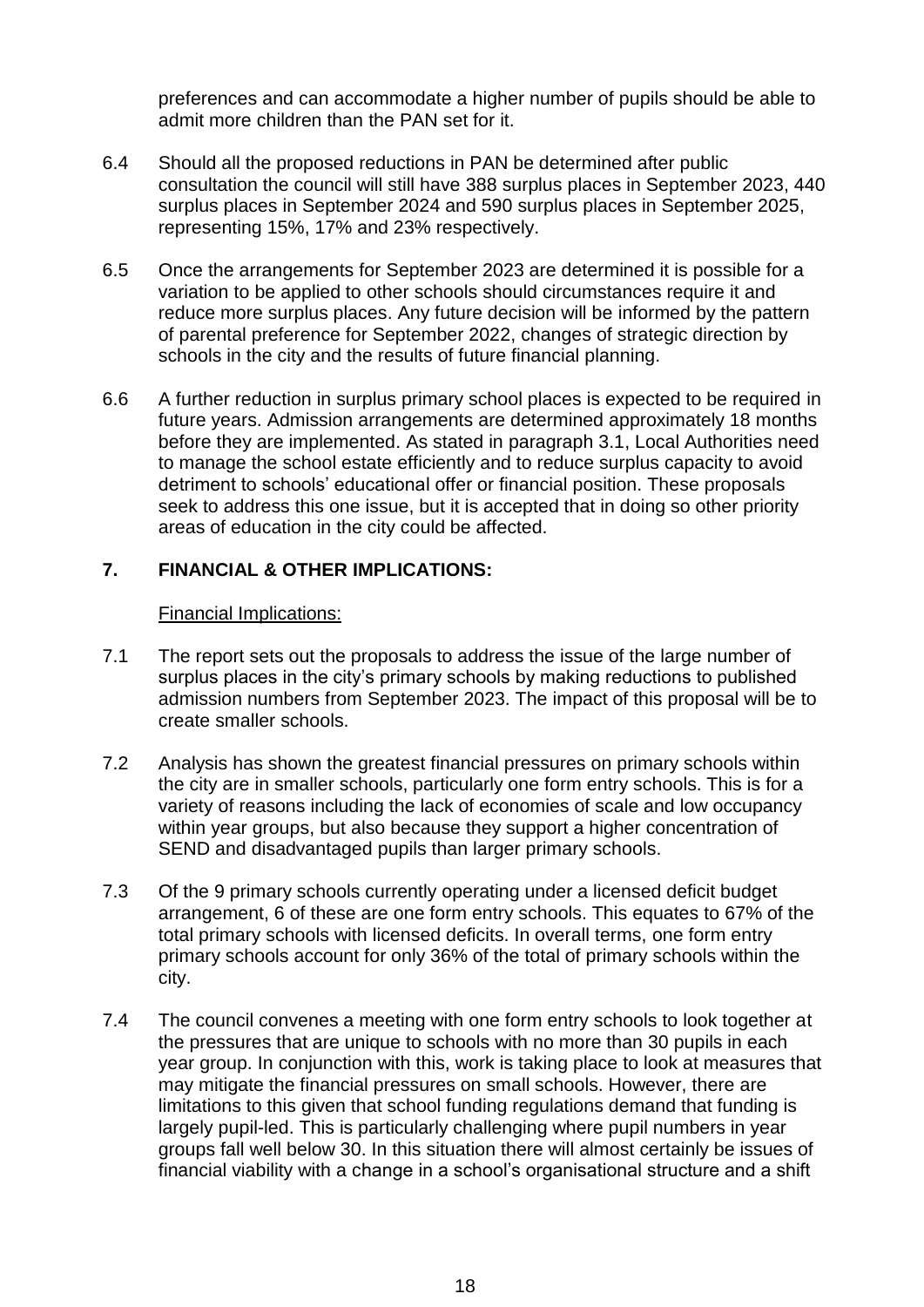to mixed age classes being the most effective way to mitigate the financial impact.

7.5 Of the schools where reductions in published admission numbers are being proposed in September 2023, there are two which currently operate under a licensed deficit arrangement. The longer-term financial recovery plans that these schools have submitted may be impacted by a reduction in their PANs.

*Finance Officer Consulted: Steve Williams Date: 17/09/21*

Legal Implications:

- 7.6 Section 88C of the School Standards and Framework Act 1998 and the School Admissions (Admissions Arrangements and Co-ordination of Admission Arrangements) Regulations 2012 require admission authorities to determine their admission arrangements annually. Arrangements must be determined 18 months in advance of the academic year to which they apply.
- 7.7 Where changes such as a decrease in the PAN are proposed the admission authority must first publicly consult on those proposed arrangements. The School Admissions Code 2021 states that consultation must be for a minimum of six weeks and must take place between 1 October and 31 January of the school year before those arrangements are to apply. The admission arrangements must be determined by 28 February in the determination year. The arrangements for the admission year 2023/24 must therefore be determined by 28 February 2022.
- 7.8 Community schools and other interested parties have the right to object to the Schools Adjudicator if the PAN set for them is lower than they would wish. The School Admissions Code provides that there is a strong presumption in favour of an increase to the PAN to which the Schools Adjudicator must have regard when considering such an objection. For this determination year any objections to the arrangements must be referred to the Adjudicator by 15 May 2022.
- 7.9 Once admission arrangements have been determined Admission Authorities may propose variations where they consider such changes to be necessary in view of a major change in circumstances. Such proposals must be referred to the Schools Adjudicator for decision following consultation with the governing body of the affected school(s).
- 7.10 The 1998 Act also requires local authorities to establish a relevant area in which admission authorities must consult regarding their admission arrangements. The Education (Relevant Areas for Consultation on Admission Arrangements) Regulations

*Lawyer Consulted: Serena Kynaston Date: 11/10/21*

Equalities Implications:

7.11 An Equality Impact Assessment has been carried out on the proposals being recommended to the committee. The assessment can be found at Appendix D and the results have been incorporated into the content of the report.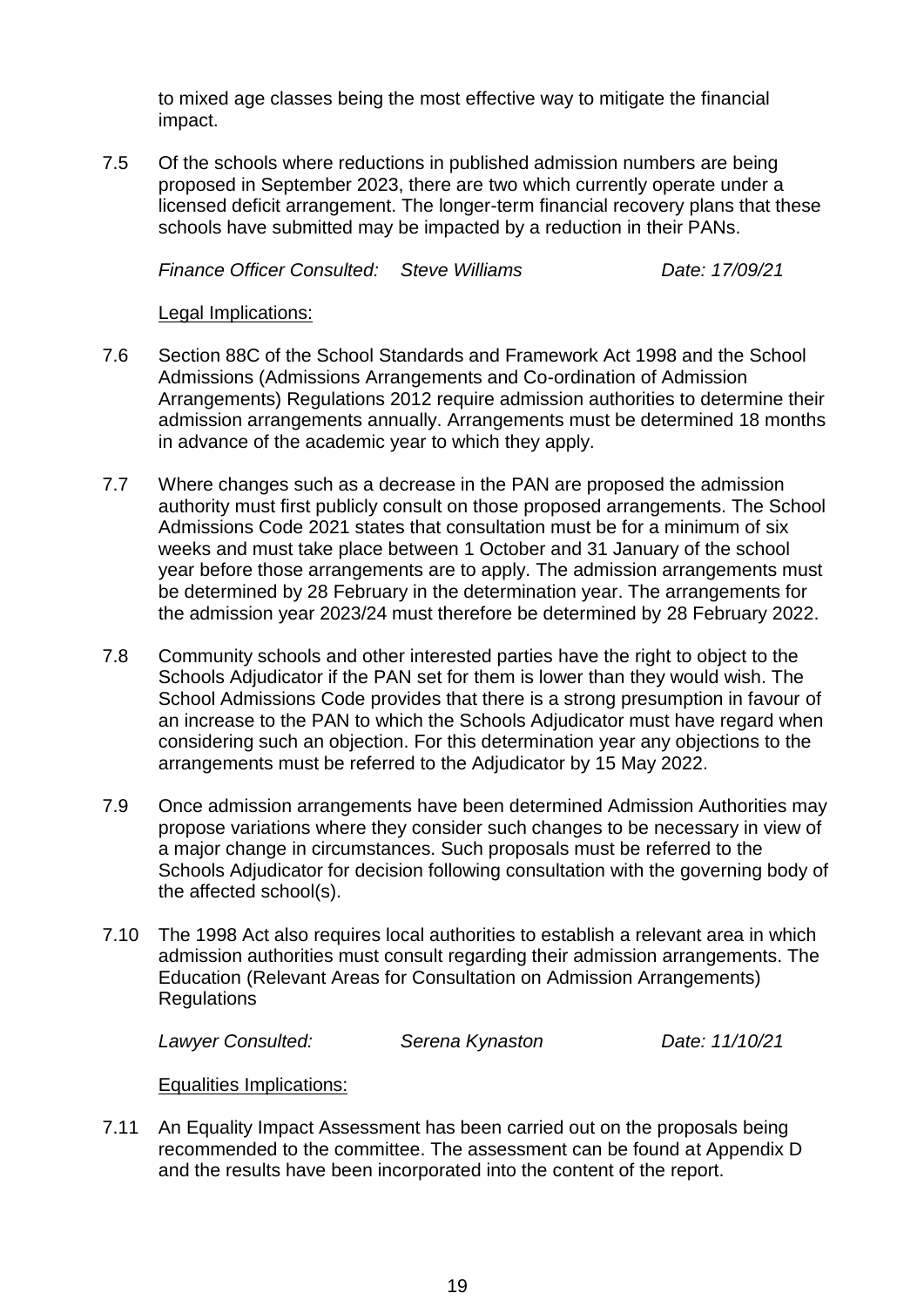- 7.12 It is worth noting that the admission process is 'blind', by virtue of applications being considered in line with the published admission arrangements that do not take account of a person's protected characteristics.
- 7.13 However, the availability of school places across the city could have an impact on certain groups by virtue of their proximity to certain schools and the availability of places should families make a late application.
- 7.14 The consultation process needs to take account of young parents who may be less likely to respond to the consultation, issues of accessibility and comprehension of the consultation process and the materials made available as well as ensuring that the decision-making process after the consultation is based on the content not just quantity of replies.
- 7.15 When determining admission arrangements, the council needs to ensure that there are sufficient school places available within a reasonable distance for families who may contain members who have special educational needs, disabilities, speak English as an additional language and of various races/ethnicities. This will ensure that if families apply after the deadline date they will not be significantly disadvantaged and face the prospect of a lengthy journey to school.
- 7.16 It is recognised that to foster strong community cohesion school's intake should seek to reflect the city's diversity.

## Sustainability Implications:

- 7.17 Wherever possible the council aims to reduce the number of journeys to school undertaken by car. A reduction in the availability of school places across the city could risk a rise in the number of journeys undertaken by car.
- 7.18 Schools are expected to have a School Travel Plan to:
	- reduce the number of vehicles on the journey to school
	- improve safety on the journey to school
	- encourage more active and sustainable travel choices
- 7.19 Any change in PAN is expected to require the school's travel plan to be re-written to take account of the change.
- 7.20 Many primary schools are clustered in areas which means that a reduction in places will not mean a significant increase in journeys to other schools. The consultation period will be an opportunity to explore what the potential impacts of these proposed changes will be and the report to committee in January can be expected to detail these in more detail alongside recommendations for changes to be implemented.

#### Any Other Significant Implications:

See Appendix 1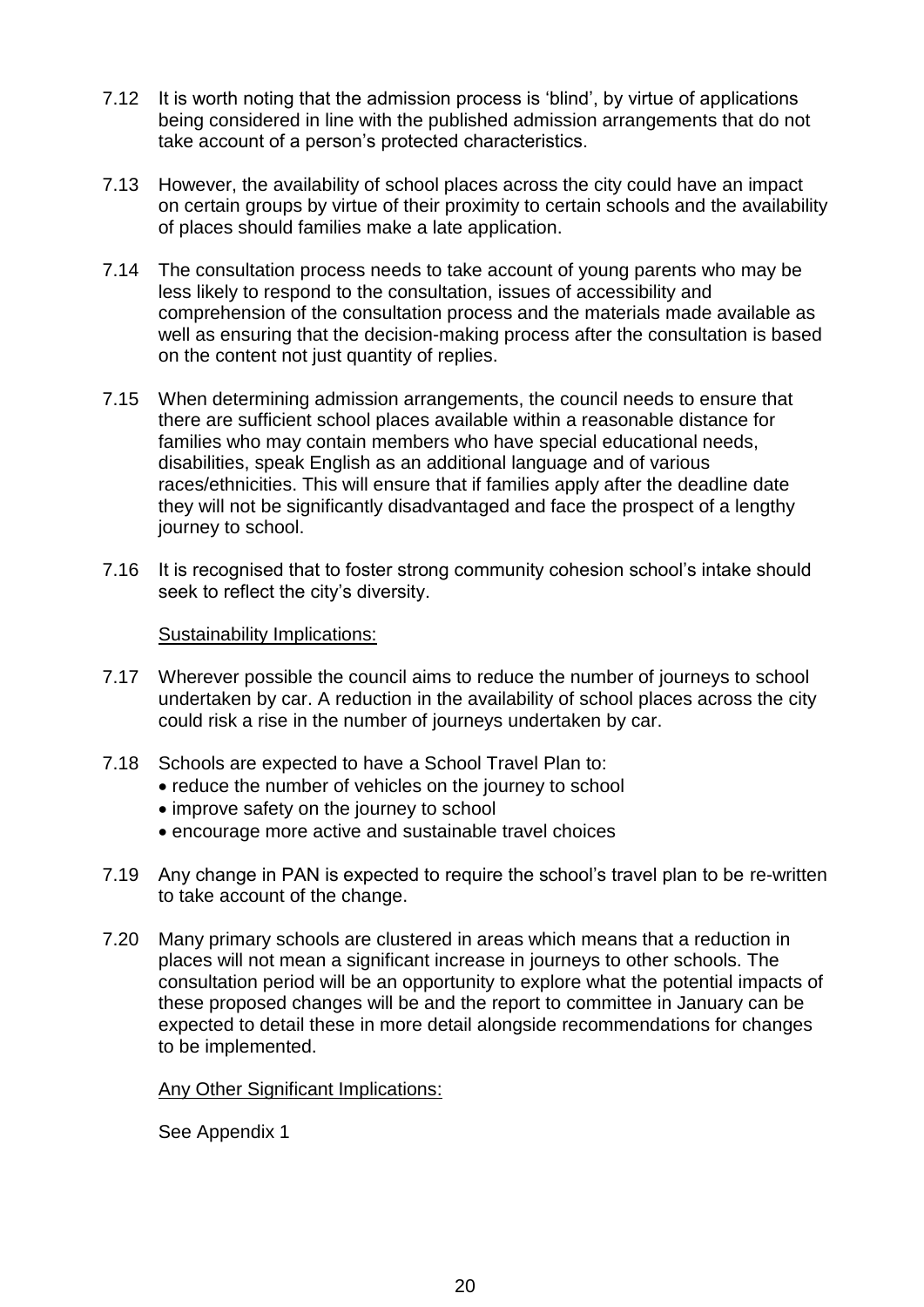## **SUPPORTING DOCUMENTATION**

## **Appendices:**

- 1. Significant Implications
- 2. Published Admission Numbers for Primary and Secondary schools.
- 3. Admission arrangements and priorities for community primary and secondary schools
- 4. Coordinated scheme of admissions primary.
- 5. Coordinated scheme of admissions secondary.
- A. Pupil Forecast Sheet
- B. Developing Proposals
- C. Proposed Public Consultation events
- D. Equality Impact Assessment

#### **Documents in Members' Rooms**

None

## **Background Documents**

None